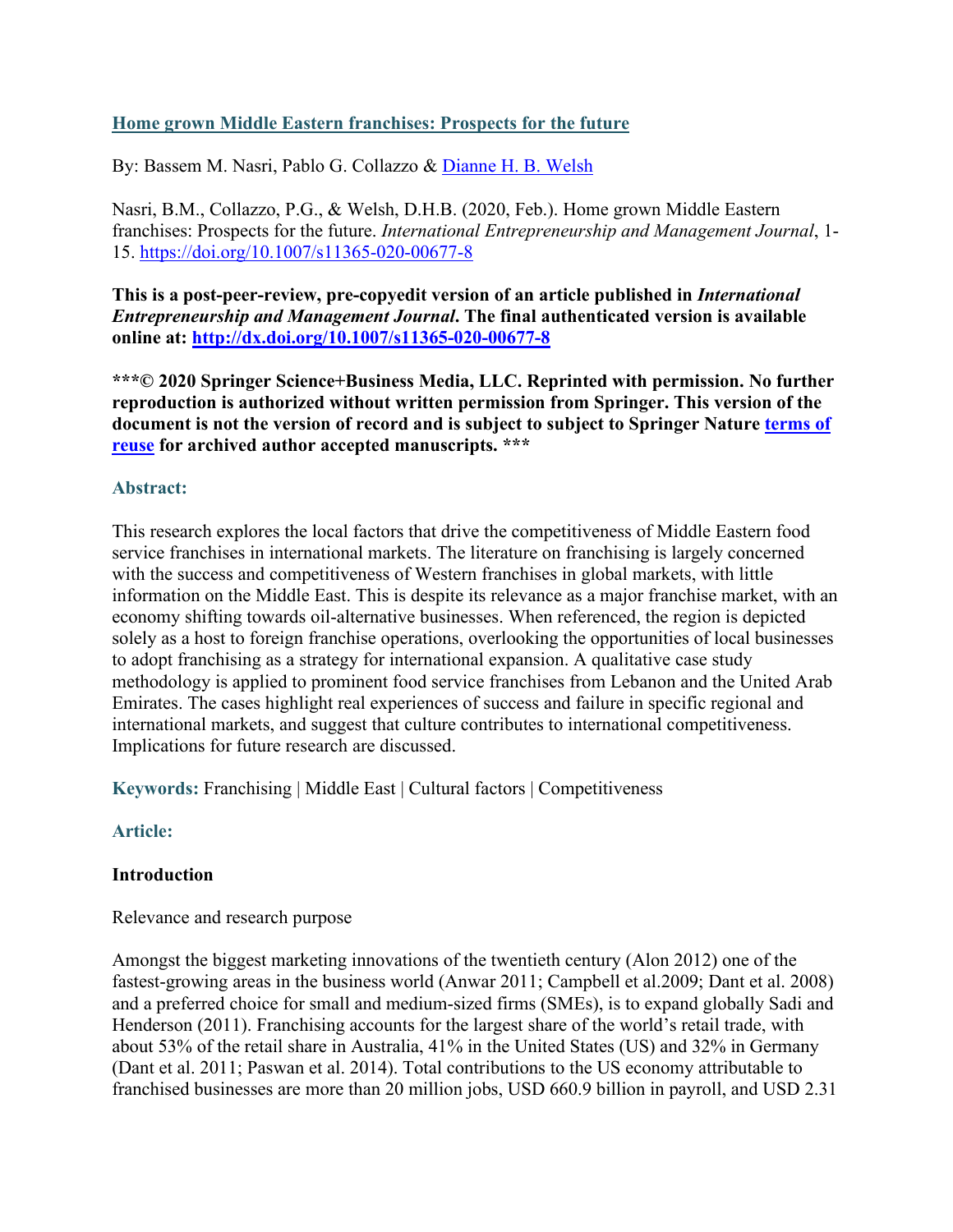trillion in output (Welsh et al. 2011). Additionally, franchising is a proven model to create enterprises and proliferate small-business ownership in Europe, increasing employment and reducing turnover (European Franchise Federation 2015). While franchising is well-entrenched in the retail trade, food services still account for a significant share of franchise businesses: 40 of the top 100 global franchises in 2019 are food service related (Top100 Global Franchises Report 2019).

Franchising in the Middle East is quickly gaining preeminence within the economic diversification undertaken by oil-exporting Arab countries (IMF 2016) with the major Gulf economies looking for alternative sources of income (Middle East Economy Watch 2017). Yet, franchising generally is described in terms of foreign franchises with minimal information of local, home-grown franchises. Foreign franchises are given credit for the emergence and success of local retail food franchises in the region. This has been disseminated through benchmarking studies, and cases illustrating the setbacks and difficulties encountered by foreign franchises entering the Middle Eastern market Nasri and Collazzo (Nasri and Collazzo Yelpo 2015). While home-grown franchises have existed for more than 30 years (Alharbi 2014) the role and competitiveness of Middle Eastern franchises across global markets have barely received attention in the literature. The purpose of this study is to examine the local factors which potentially drive the competitiveness of Middle Eastern food service franchises in international markets, with a focus on prominent franchises in Lebanon and the United Arab Emirates (UAE). This study aims at answering the following research question: *"How did cultural factors reflected in Middle Eastern retail food franchises contribute to their competitiveness in local and international markets?"* This research is arguably the first to suggest a classification system for local home-grown Middle Eastern franchises based on the degree of their cultural awareness. Local Middle Eastern franchises are analyzed as to the nature and extent of cultural awareness, how this awareness would contribute to their local and international competitiveness, and suggests a roadmap for foreign market entry and expansion.

#### Overview of the literature

Although franchising is said to be one of the fastest-growing areas for business expansion in the world (Anwar 2011) the internationalization of franchise systems arguably remains underresearched by Altinay and Brookes (2012). Even in today's competitive global marketplace, where franchising has proven to be a successful means of international expansion (Banderas et al. 2013) the literature only marginally addresses the competitiveness of emerging market franchises. Much less is known about franchising in the Middle East, which has been expanding at an annual rate of 27% per year (Furey 2007).

Franchising is a well-recognized business strategy for expansion (Banderas et al. 2013) particularly for Small-Medium Enterprise (SME) expansion in all parts of the world Sadi and Henderson (2011). When a franchise decides to expand globally, there are many more management challenges. Strategic development becomes increasingly more important to scale the franchise efficiently (Wu et al. 2015). International expansion is likely to initially take place in markets geographically and culturally closer to home markets (Quinn 1998).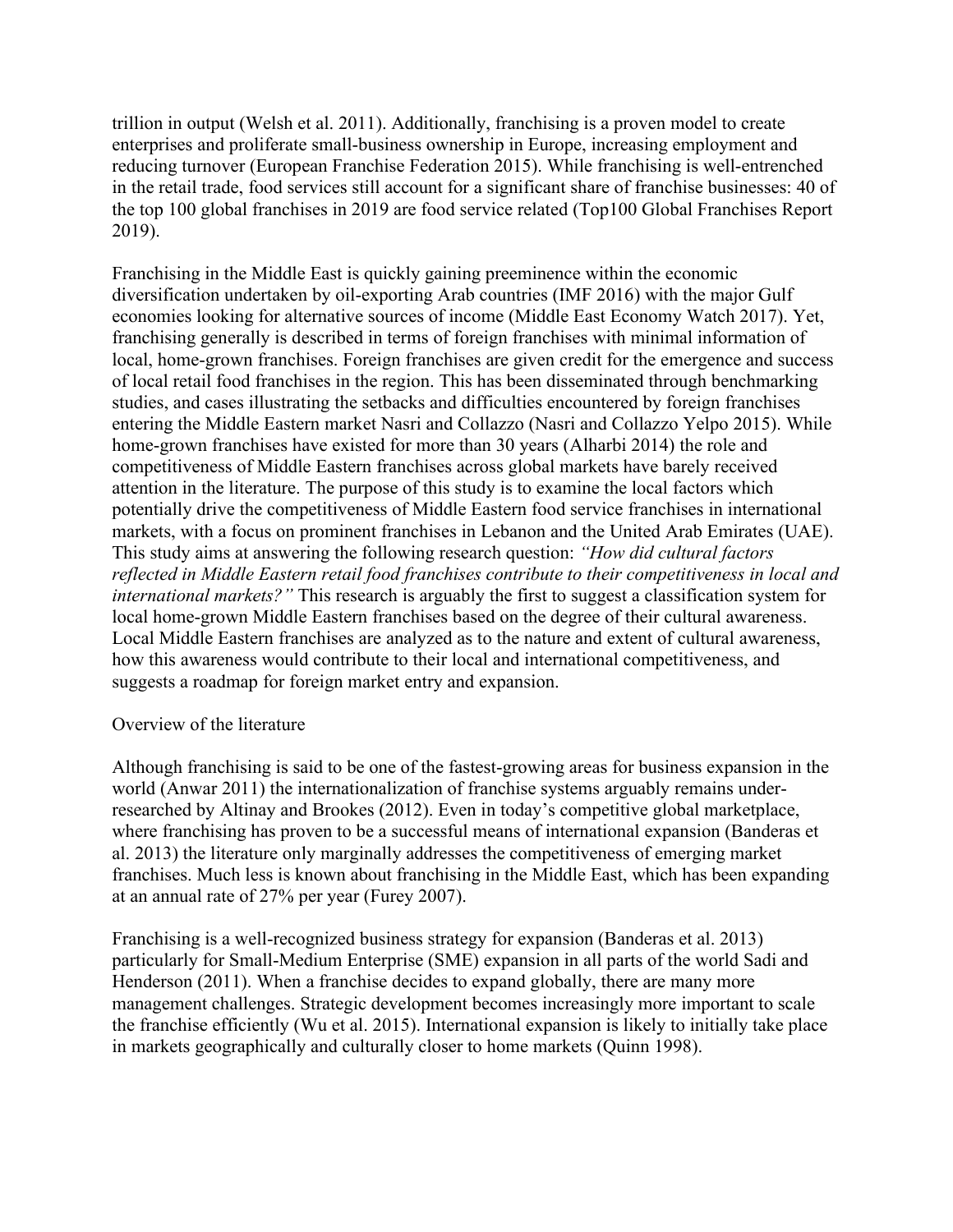Emerging markets arguably embody the most dynamic opportunities for service franchisors (Welsh and Alon 2001; Alon 2006) due to some countries' rapidly growing economies (Baena 2012a, 2012b). Franchising in emerging markets has been addressed by (Welsh and Alon 2001; Toit 2002; Alon 2004; Baena 2012a, 2012b) who concluded that home-grown, local franchises are the majority in South Africa, India, and Brazil, and that foreign franchises are limited. These authors argue that in these markets, home-grown franchises and their founding entrepreneurs have a competitive advantage because of their knowledge of local conditions. However, the Middle East and the Gulf Region were not addressed. Entry into the emerging markets of Latin America, Eastern and Central Europe, and East Asia and the Pacific has accounted for much of the international expansion of franchising (Welsh and Alon 2001; Alon and Welsh 2001). Retail trade in these markets has been found to be established primarily by master franchising (Alon and McKee 1999; Welsh et al. 2006). (Baena 2012a, 2012b) examined how market conditions may constrain the diffusion of franchising into emerging markets. Similar studies were conducted on franchising in Macau (Yeung, Brookes and Altinay 2016) China (Pine et al., 2000; Zhang, 2019) Taiwan (Chen et al. 2015), Brazil (Neuenfeldt Junior, Siluk, Soliman, Nara and Kipper 2015) and Mexico (Banderas et al. 2013) but the Middle East Region was not included. Most of the franchises in the Middle East are family businesses, that have been shown to have higher performance in the long run and to invest more training in their franchisees (Chirico et al. 2020).

Franchising has been traditionally linked to food service (Lewandowska 2014). Recent studies have looked at the design elements in business format franchising (e.g., brand name, support systems, specification of products and services), and link these elements to performance (Nijmeijer et al. 2014).

The embedded cultural impact of host markets on the franchise has been addressed in the literature. For instance, given the religious ban on pork (Muslim) and beef (Hindu), Subway uses lamb, chicken, and turkey for its sandwiches in those regions where these religions predominate, and offers a variety of new vegetarian subs, such as hummus and falafel (Welsh and Alon 2002; Alon and Welsh 2001, 2003; Alon 2004). As the Islamic culture remarkably shapes the Gulf region (Ali 1990; Welsh and Raven 2006) and Western and Arab cultural and religious norms are often at odds, a cultural duality emerged (Raven and Welsh 2004) confirmed by (Alon 2004) to be the cause of "cultural homogenization-social conflict" in his study on emerging markets (ibid). (Ritzer 1996) defined 'McDonaldization' as the process by which the principles of the fast-food restaurant are coming to dominate more and more sectors of American society, as well as of the rest of the world. He argued that the spread of 'McDonaldization' is a vehicle for many organizations and societies in the world to experience American culture. Perceptions of egalitarianism and democratization in China and India were recently studied in terms of their link to consumers' patronage of McDonald's. Foreign cultures and values that are brought by global organizations, may have a significant, even desirable impact on local cultures and values (Jeon et al. 2016) but can also be viewed to conflict with, or even damage, local culture, and values, as McDonald's did with the dietary habits-sacred reflections of French identity (Meunier 2000). Yet the competitive positioning of the incoming international franchise in the host market, was not addressed in those studies, let alone in the Middle Eastern context.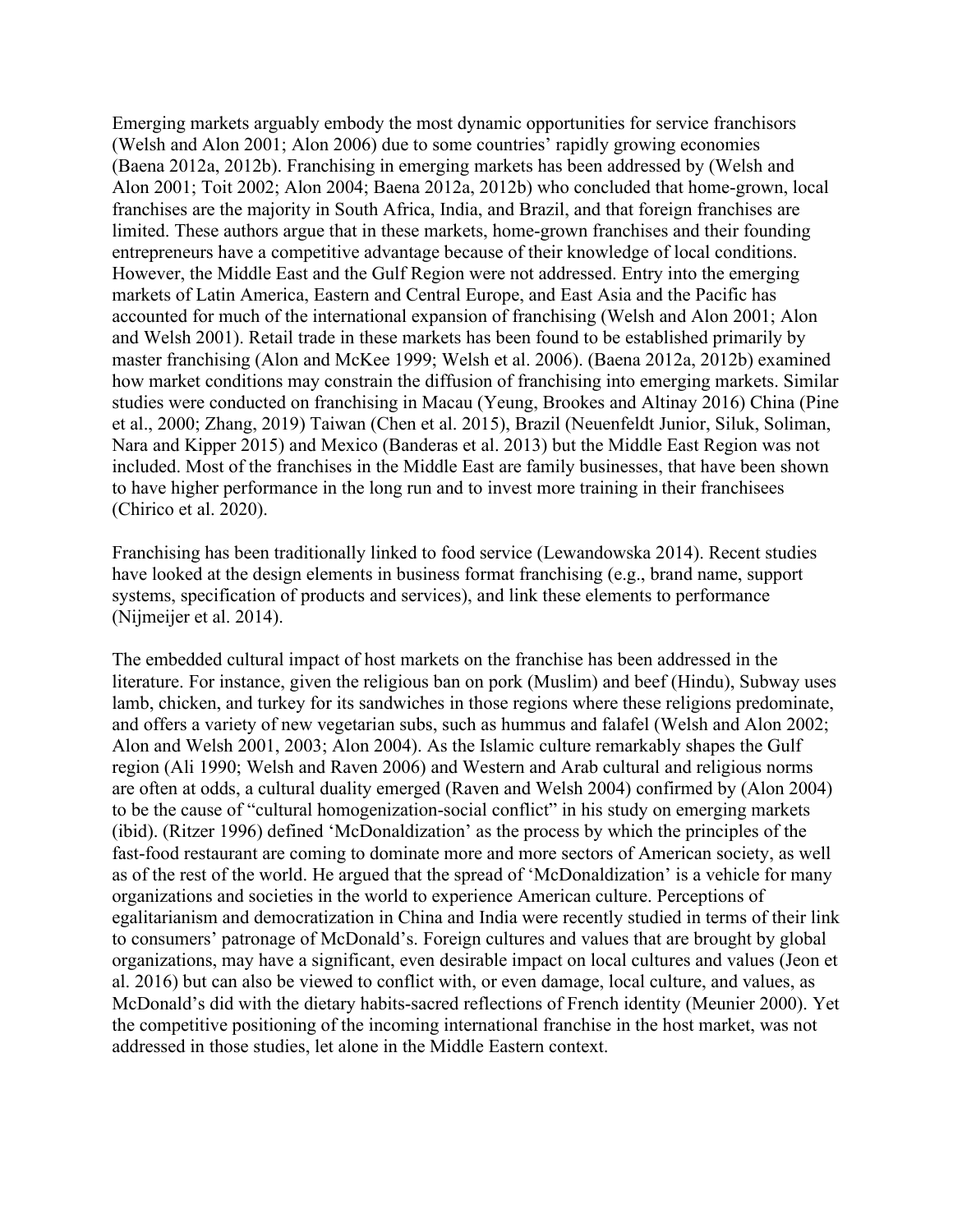The Middle East (ME) is defined by The (Bernstein Global Wealth Management 2010) as a geographically vast, culturally and economically diverse quasi-continent, covering 32 countries and territories. For ease of analysis, it can be divided into two regions: (1) "Traditional" ME (with ca. 279 million inhabitants), and (2) "Greater" ME (with ca. 444 million inhabitants). Each region can be further broken down into four sub-regions -"Traditional" ME (the subject of our research) groups (a) Arabia/Gulf (Saudi Arabia, UAE, Qatar, Kuwait, Bahrain, and Oman; b) Fertile Crescent (Lebanon, Syria, Jordan, Palestine, and Iraq; c) Turkey, and (d) Iran (Black Book 2010). In this study, the focus will be on Arab/Gulf countries, with additional examples from Lebanon and the United Arab Emirates.

The Arab/Gulf area is regarded as one of the most lucrative and tempting markets in today's otherwise saturated marketplace (Martin 1999). The paper by Aliouche and Schlentrich (2011) develops the first global index of international franchise expansion that ranks countries according to their attractiveness to US-based franchise firms. After the USA (first), UK (second), Canada (third) and Germany (forth), Saudi Arabia ranked 16th on the Index, before Brazil (28th), China, (37th), and the UAE (38th). Despite notable rankings, Middle East management research remains scarce (Baena 2012) but even more so concerning franchising in general, and retail food franchising (Nasri and Collazzo Yelpo 2015). A systematic review of 126 empirical studies on franchising shows that 17 countries were the topic of study, primarily North America and the United Kingdom (67%), Europe (17%), while only seven studies were conducted on Asia (Alharbi 2014; Grünhagen et al. 2010; Nijmeijer et al. 2013).

## Research Design and Methodology

A qualitative, case study research design was chosen for this study. Each franchise accounts for a "whole" independent study, in which convergent evidence is sought regarding the facts and conclusions for the case (Yin 2009). In qualitative case study research, the case is, "in effect, the unit of analysis", according to Baxter and (Jack 2008). It is a phenomenon occurring in a bounded context Miles and Huberman (1994) which could be an individual, an organization, some event or entity, like a program or a decision, a country's economy or an industry (Yin 2009). The next section presents a summary of the chosen cases, according to the unit of analysis, which has been defined in this research as local, home-grown franchises that were created and developed in the Middle East, and successfully expanded in the region and to other international markets. Cases are bound Miles and Huberman (1994) by industry, limiting the selection to retail franchises in the food industry.

An analysis of the region's political, economic and business prospects includes the following countries: Bahrain, Egypt, Iran, Iraq, Israel, Jordan, Kuwait, Lebanon, Oman, Qatar, Saudi Arabia, Syria, Turkey, United Arab Emirates and Yemen (Jones 2003). Franchising trends show expansion concentrated in the Arab Middle East **(**Black Book 2010) hence Turkey, Iran, and Israel were excluded from the analysis. A major example from the region, are the franchise brands under the umbrella of the Alshaya Group, the Middle Eastern franchisee with more than 50 prominent global retail franchised brands, like Dean and Deluca, H&M, Debenhams and Mothercare (Jones 2001, Jones 2003). Moreover, language and religion unite Arabs, from North Africa across to Saudi Arabia, and it is possible to devise a cost-effective pan-regional media strategy to complement or drive activity in local markets (Fry 2001; Jones 2001). While the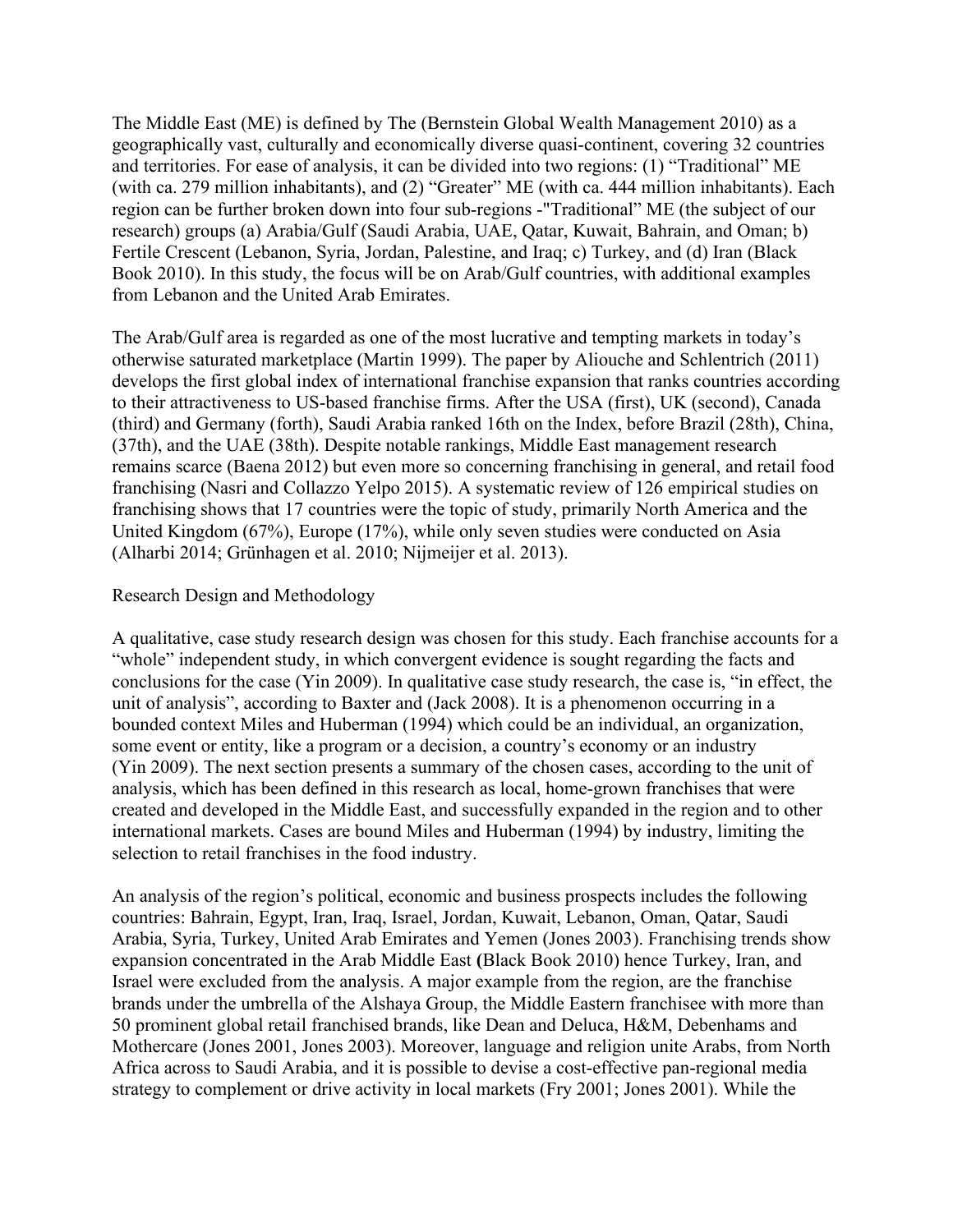region is arguably full of potential businesses that could be franchised, the number of local franchises conforming to our definition of the unit of analysis, is limited to a small number and concentrated in countries characterized by both larger volumes and a more mature franchise market. As a result, the cases chosen for the analysis are from Lebanon, the Middle East's pioneer in franchising, and home to the only franchise association in the region, and the United Arab Emirates, the region's cosmopolitan and most developed retail franchise market (Furey 2007).

While the countries are bound by market conditions, the cases were chosen first on the actual existence of local franchises matching the unit of analysis defined above, and then on the readiness and willingness of their founding executives to cooperate with the study. Five Middle Eastern retail food franchises matching the unit of analysis were contacted, with the two most relevant ones, based on size and global outreach, selected for further analysis.

The analysis relied on the triangulation of data (Polkinghorne 2005; Yin 2009) with the issue of construct validity addressed Baxter and Jack (2008). In-depth, personal interviews were conducted with the founding top executives of the selected franchises. A case study protocol was developed to ensure consistency of measurement for reliability (Nicholas 2011) outlining the case study objectives, detailed field procedures used in the collection of data, the synthesis of case study questions and the writing of the case study report (Yin 2009).

Qualitative Content Analysis in the form of the text interpretation method (Kohlbacher 2005) was applied. Qualitative content analysis is defined within this framework as an approach to carry out empirically, methodologically controlled analysis of texts within their context of communication, following content analytical rules and step-by-step models, which included formulating a research question/hypothesis, defining the universe in question, selecting an appropriate sample from the population, defining the unit of analysis, constructing categories, establishing a quantification system, training coders, conducting a pilot study, code of the content, analyzing data, and drawing conclusions (Mayring 2000). (Bryman 2004) states that qualitative content analysis is "probably the most prevalent approach to the qualitative analysis of documents" (Kohlbacher 2005). Text transcribed from interviews was entered into ATLAS/ti software, to support text interpretation. This made the steps of text analysis on-screen easier, as in working through the material, underlining, writing marginal notes, defining category definitions and coding rules, and recording comments on the material (cf. Huber 1992; Weitzman and Miles 1995; Mayring 1996; Fielding and Lee 1998; Mayring 2000). Relying on theoretical propositions was applied as a strategy for data analysis (Yin 2009). Gaps in the literature were identified, data gathered and analyzed, then propositions were formulated, as suggested by the standard inductive, theory building approach (Locke 2007). Pattern-matching was applied as a technique, in addition to cross-case synthesis, the latter being ideal to use when the study consists of multiple cases Ericksen and Dyer (2004). Finally, a linear-analytic structure was followed to write the research report (Trochim 1989; Yin 2009).

Selected cases

*Company a*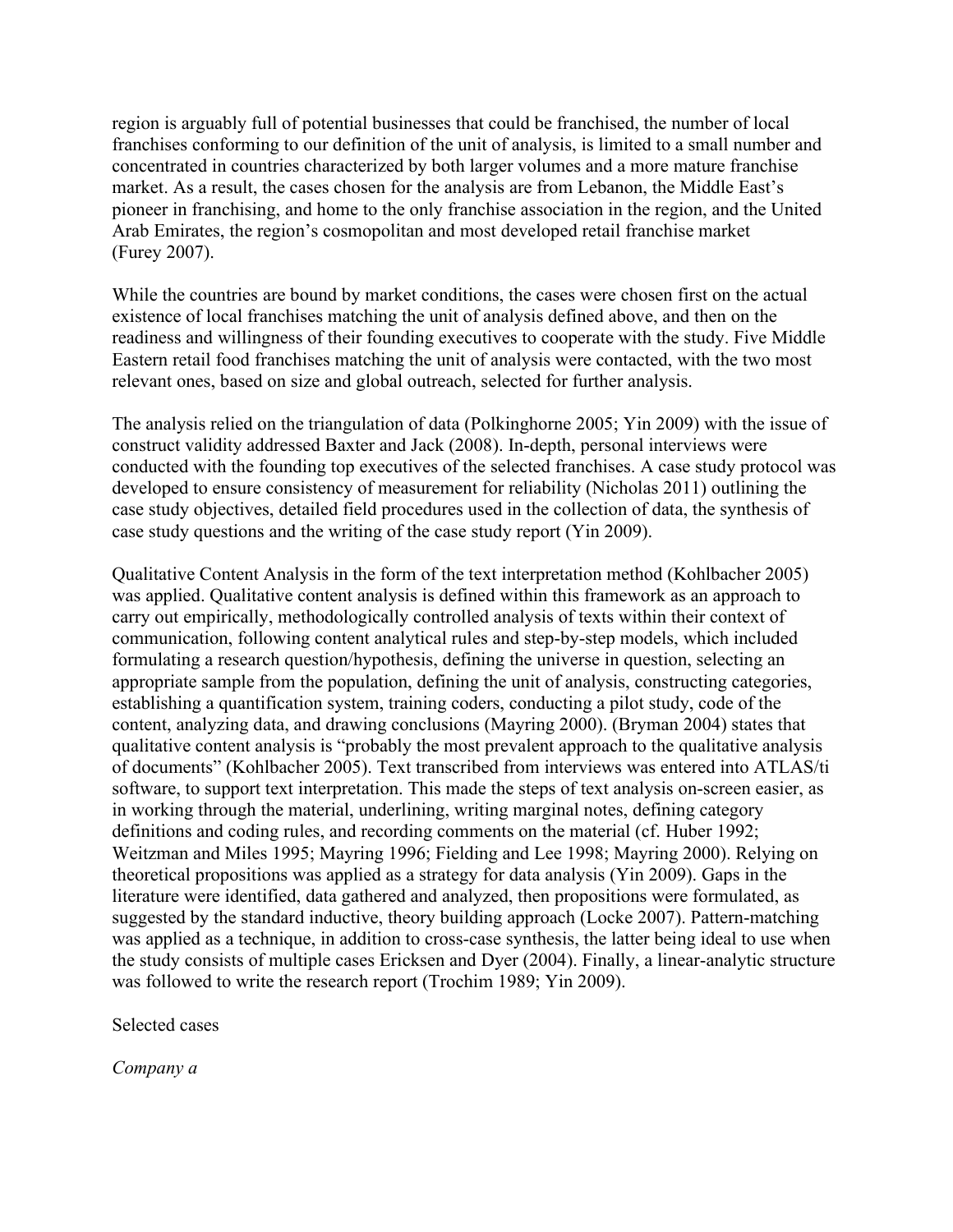Company A is a chain of restaurants serving Mediterranean street food, founded in 2007 in Abu Dhabi, United Arab Emirates. The company started franchising in 2011 and has since opened 46 outlets across 11 countries, with company-owned and franchise outlets in Egypt, Turkey, India, Saudi Arabia, USA, Canada, Australia, and the UK. As such, Company A became the biggest and fastest-growing chain in its food category in the region. Company A has its headquarters in Dubai and a corporate office in London. It employs more than 200 people, most as franchisee employees, with about 40 employees based at the headquarters.

## *Company B*

Company B is a Lebanese firm established in 1998 in Beirut, the capital of Lebanon, which is also the home of its corporate office headquarters. The company was founded by two partners, one of whom also owns an independent Lebanese Pizza chain with company-owned branches in Lebanon and franchised outlets in the Arab region. The other founder, a former top executive at prominent technology companies in the US and France, operated the business until 2013, when he sold his share to his partner, in a major deal that was widely covered by local media. Company B owns and operates two restaurant brands, Brand X and Brand Y. Brand-X is a dinein restaurant based on the concept of an American diner restaurant, with 10 branches and 8 delivery centers. Brand Y, established in 2003, is a casual dining restaurant chain, with chickenbased meals as the main menu.

## **Discussion of findings and propositions**

Elements of cultural reflection in middle eastern franchises

This research addresses the question: *"How did cultural factors reflected in Middle Eastern retail food franchises contribute to their competitiveness in local and international markets?"* International –as opposed to local- competitiveness of ME franchises remains underexplored (Nasri and Collazzo Yelpo 2016). Alharbi (2014) identified a range of factors challenging the development of franchising in Saudi Arabia, related to both franchisors and franchisees. Factors identified included issues in the legal environment, financial support, institutional environment, marketing, and the educational environment. Franchise development firms interviewed in the research emphasized examining factors like religion, people, culture, tradition, norms, the way of life and methods of speech to spread a local franchise, not elaborating on the process of whether, how, and to what extent these factors might contribute to competitiveness of a local franchise as it expands internationally. Alharbi's (2014) research includes the Saudi Arabian franchise environment in general, rather than the local franchisor perspective, including expansion attempts to regional and international markets, competitive advantages of successful franchises, and advantages or barriers to international competitiveness. In another study, brand accuracy was found to be a competitive driver, country-of-origin (COO) knowledge was found to be positively related to COO image, and inaccurate brand COO awareness could lead to a confusing, and somewhat negative image about the COO (Paswan and Sharma 2004). However, the degree to which this affects franchise competitiveness was not covered. In China, consumers have been found to view someone who patronizes McDonald's as a distinctly "civilized" person, "like a Westerner" (Watson 1997; Jeon et al. 2016). International franchisors may, therefore, be more successful by emphasizing the difference and "Westernness"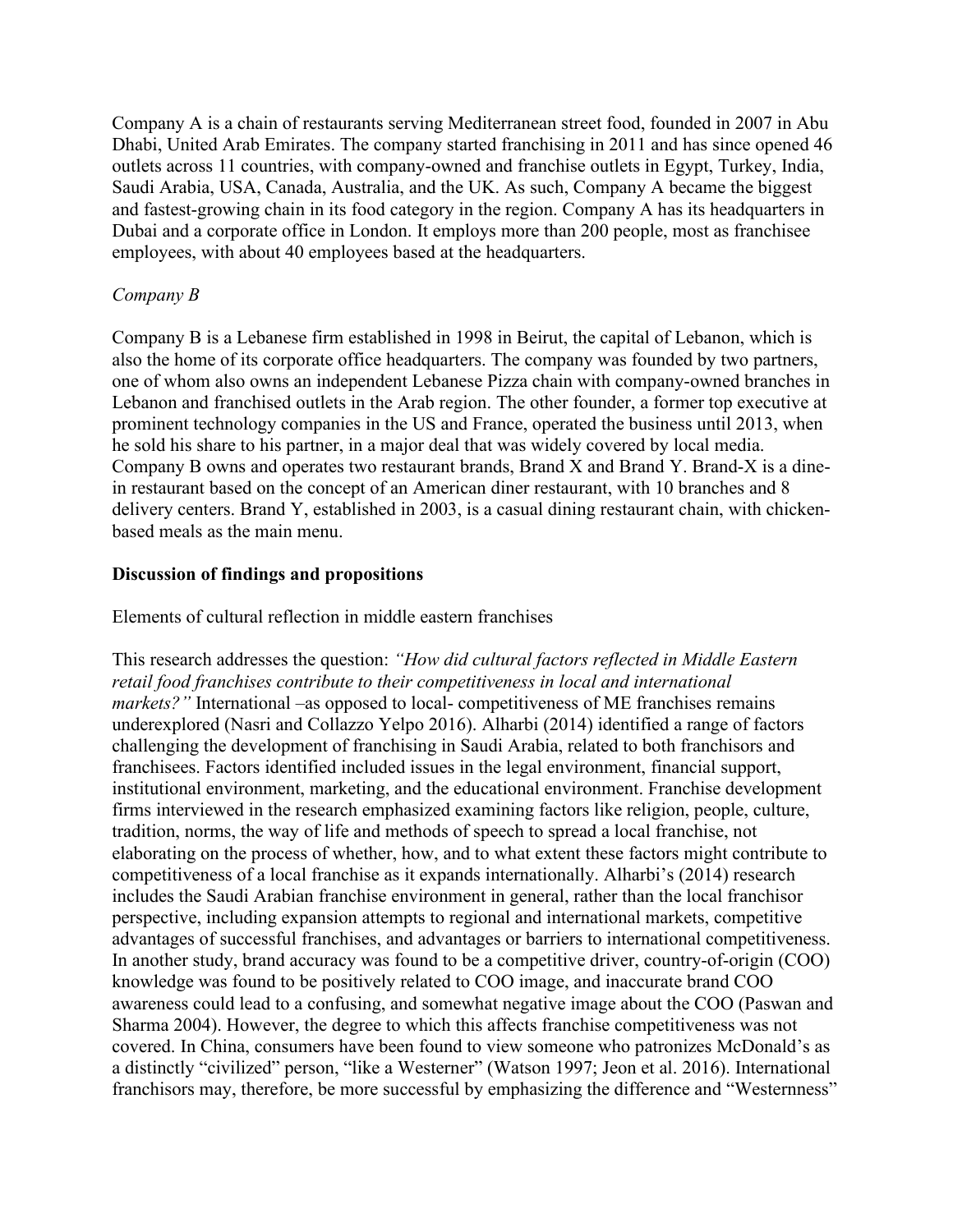of their product offerings (Alon et al. 2002). Hence, it would be interesting to know whether franchise success through emphasizing the origin or cultural differences could apply to other franchise origins and hosting markets, especially in the context of the Middle East. Franchises from this region, with authentic food concepts, are seemingly highly sought after in international markets (Nasri and Collazzo Yelpo 2016). This study takes a closer look at how different elements of the Middle Eastern home market culture, and how these elements impact franchise international competitiveness in hosting markets.

Through the cases studied in this research, the elements of culture through which local Middle Eastern retail food franchises would express their concepts, were identified as follows:

"Historic elements" would be part of the franchise identity, like portraits of figures or heroes from history, paintings of warfare, and old weapons hung to walls in the dining area. Narratives from heritage about real or symbolic personalities would be part of the menu or be printed on dining tables.

"Social Styles" would be captured on environmental design, reflecting culture through architecture and interior design, corporate colors, dining tables, seats, seat couches and pillows, floor tiles, typography, and lighting patterns. Traditional costumes would be part of dress codes in franchise outlets, and background music of a specific genre or country would be played. A singer and/or folklore dancing band would be hosted on given dates to celebrate a specific culture-related event. Dining customs would be expressed by order presentation in patterned pots, dishes and the use of traditional spoons and knives, and dining on traditional carpets while using either hand, or spoons, or fork-knife combinations table sets. Hot beverages would be presented in mugs, Asian cups or small Arabesque designed cups, and Arabic tea in a transparent "istikana" tea glass of Turkish origin. Arabic coffee would be offered in a traditional Arabic "dallah" with a handle-less small cup, by a traditionally-outfit butler.

"Social Norms" were illustrated by an executive of Company A, by portraying a man or a lady wearing traditional costumes, cooking in a traditional style in an open oven in front of customers, spreading the odor of food and spices. Artistic baking of the Lebanese pizza on a concave metal "saj" over a lit fire, frying falafel balls, and grilling of kebabs, gyros, and Arab shawarma are examples in this regard. Tribes and family values might be emphasized in the form of mottos posted on flyers, posters, or onto waiters' costumes. The flow of customers in Western-style quick self-service versus the Arab-style waiterserved along with three or four phases, as well as Western small 4-seat tables relative to Middle Eastern long tables for family dining, are all relevant in this context. Therefore,

## *P1- Culture has been reflected in the operations and marketing business activities of Middle Eastern franchises.*

Nature and extent of cultural reflection in middle eastern franchises

Whenever a Middle Eastern franchise reflects a culture in its concept, this culture needs not be Middle Eastern. Moreover, the level of clarity in the reflection of the culture, no matter what this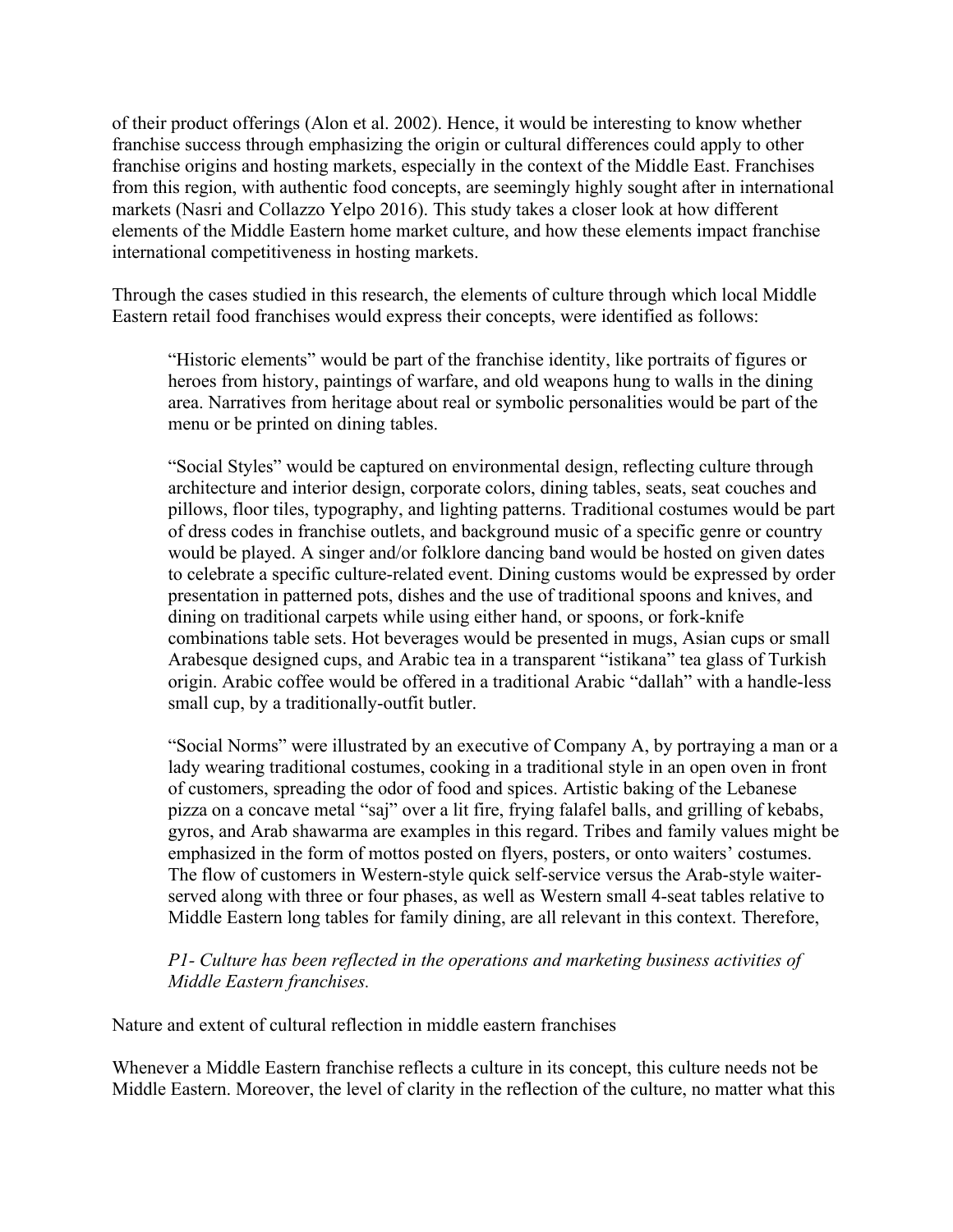culture might be, was in itself found not to be clear. The lowest level of reflection starts with ambiguity in the reflection. An intense reflection of culture could be either a clear cultural extreme reflection, a reflection of an adapted cultural extreme, or a mixture of cultures (hybrids), and it could reach the reflection of a totally foreign culture in a Middle Eastern franchise, so customers would confuse the business as being imported. The last level of cultural reflection is represented in absent, authentic, potential franchise concepts, which did not reach the level of becoming franchise brands, due their being fragmented, and not consolidated into franchise chains. The levels of cultural reflection in Middle Eastern franchises are elaborated further.

"Variation in Culture Reflection" was identified upon the selected cases. Arguably Middle Eastern franchises do not always reflect a culture in their concepts, and if reflected, need not be that of the local Middle Eastern culture. This research identified four levels of culture reflection in local Middle Eastern retail food franchises:

"Ambiguous Culture" *–* franchises that do not reflect a clear culture.

"Country-of-Origin's Culture" *–* Middle Eastern franchises operating abroad, revealing their own country-of-origin's culture, typically as:

"Pure Culture Extremes" *–* franchises reflecting local cultures in a bold fashion, with minimal adaptation.

"Adapted Culture Extremes" *–* franchises reflecting their culture of origin, with considerable adaptations to local cultures in terms of cuisine, ingredients, spices, and presentation.

"Mixed Culture Hybrids" *–* Middle Eastern franchises offering multiple varieties of food cuisines. An executive of Company A told us about some concepts which could have a long, diverse menu, from American burgers and bread-fried chicken combo meals, to Italian pastas and pizzas, to Mexican tacos and fajitas, to Asian noodles and sizzling dishes, all the way to local Kebsa, Levant mezzas, and mixed-grill platters.

"Local under-cover" *–* Foreign-Culture Simulators were referred to by executives of both selected cases, as Middle Eastern franchises that adopted concepts which do not reflect their own local cultures, but rather foreign ones. Interviewees largely agreed that having a 'foreign look' could often develop into a competitive advantage, hence many local restaurant concepts try to have their businesses convey an impression of an imported brand by 'simulating' concepts of American diners, Chinese restaurants, burger shops, Japanese sushi bars, Italian or Latin American restaurants. Interviewees argued that Middle Eastern entrepreneurs are likely to be seasoned travelers, either on frequent business trips, or have studied and worked in foreign countries and restaurants, acquiring enough experience to introduce this kind of local under-cover. "Lebanese diaspora comprises at least five times the population of Lebanon", says the CEO of Company B, adding that "It is, therefore, no wonder to see that most Lebanese franchises convey foreign cultures, rather than local ones". This type (4) is identified by executives of both selected cases to account for most Middle Eastern franchises. Outlets would reflect the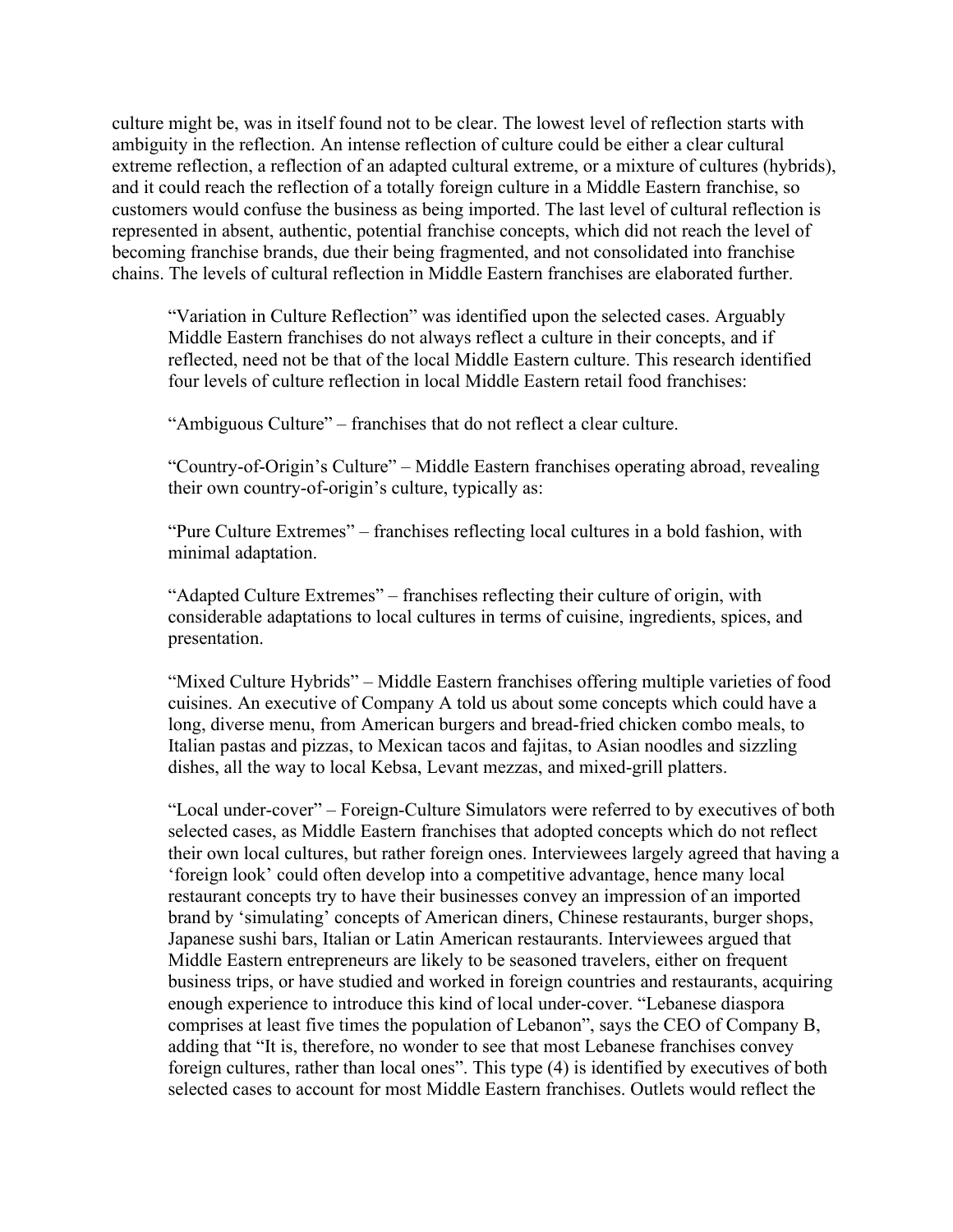intended foreign culture in any or all the cultural elements explored above. Moreover, some would hire foreign waiters and chefs, and/or local employees with extensive foreign restaurant franchise experience.

"Minimal Traditional Locals" are local traditional Middle Eastern categories of cuisines, deeply rooted in the local culture, but almost absent from the franchising landscape, like 'Saudi Specialties', 'Beans and Chickpeas', 'Milk Sweets', 'Juices', and 'Arabian Sweets' groups of food items. Therefore,

*P2- Middle Eastern franchises have been considerably different in the nature and extent of culture reflected in their retail food concepts.*

## Culture and competitiveness across middle eastern markets

Local franchisors in Saudi Arabia and UAE viewed foreign franchises as their main competitors, a competition that offered Middle Eastern franchises both a "familiarity" factor, as well as a "readiness for internationalization" factor in the context of regional Middle East markets (Nasri and Collazzo Yelpo 2016). Yet the relative competitiveness of Middle Eastern franchises in international markets, and the factors driving such competitiveness remain largely unanswered. The different levels of culture reflection in Middle Eastern franchises, their impact on competitiveness, and whether such impact is the same in both regional and international markets, need addressed. Therefore,

# *P3- Culture reflection contributes differently to the competitiveness of Middle Eastern franchises in different markets.*

Home-grown Middle Eastern franchise concepts which reflect foreign, specifically Western cultures, have high competitive advantages in local and regional markets. This is referred to as "Foreigners Complex". Issues started to arise as many franchisors began expanding into international markets, where they were faced with a "Repulsion Effect", as the reflection of Western cultures in their concepts turned out to be negative and repelling to international customers in those foreign markets. Yet Middle Eastern franchisors who kept their origins, tradition and cultural authenticity in the concepts they offered, were the most competitive among the ME franchises studied. Founders eventually realized that the winners in international markets were those who differentiate their concepts by truly reflecting their culture of origin.

"Foreigners Complex" was emphasized by the COO of Company A, referring to concepts that were successful because, "everybody thought this is imported". He assured that the Middle Eastern consumer has always been impressed by foreign brands, choosing them over local ones. Since many customers of Middle Eastern franchises are arguably frequent travelers, hence exposed to global brands, such 'local undercover' franchises have been an attraction as well as a source of advantage for Middle Eastern franchises in local and regional markets.

"Repulsion Effect" is referred by Nasri and Collazzo (Nasri and Collazzo Yelpo 2016) as the "Adapted Contrasts" of those Middle Eastern franchises, which stand out in international markets by offering 'authentic' food items from their origins and cultures. By citing the Arab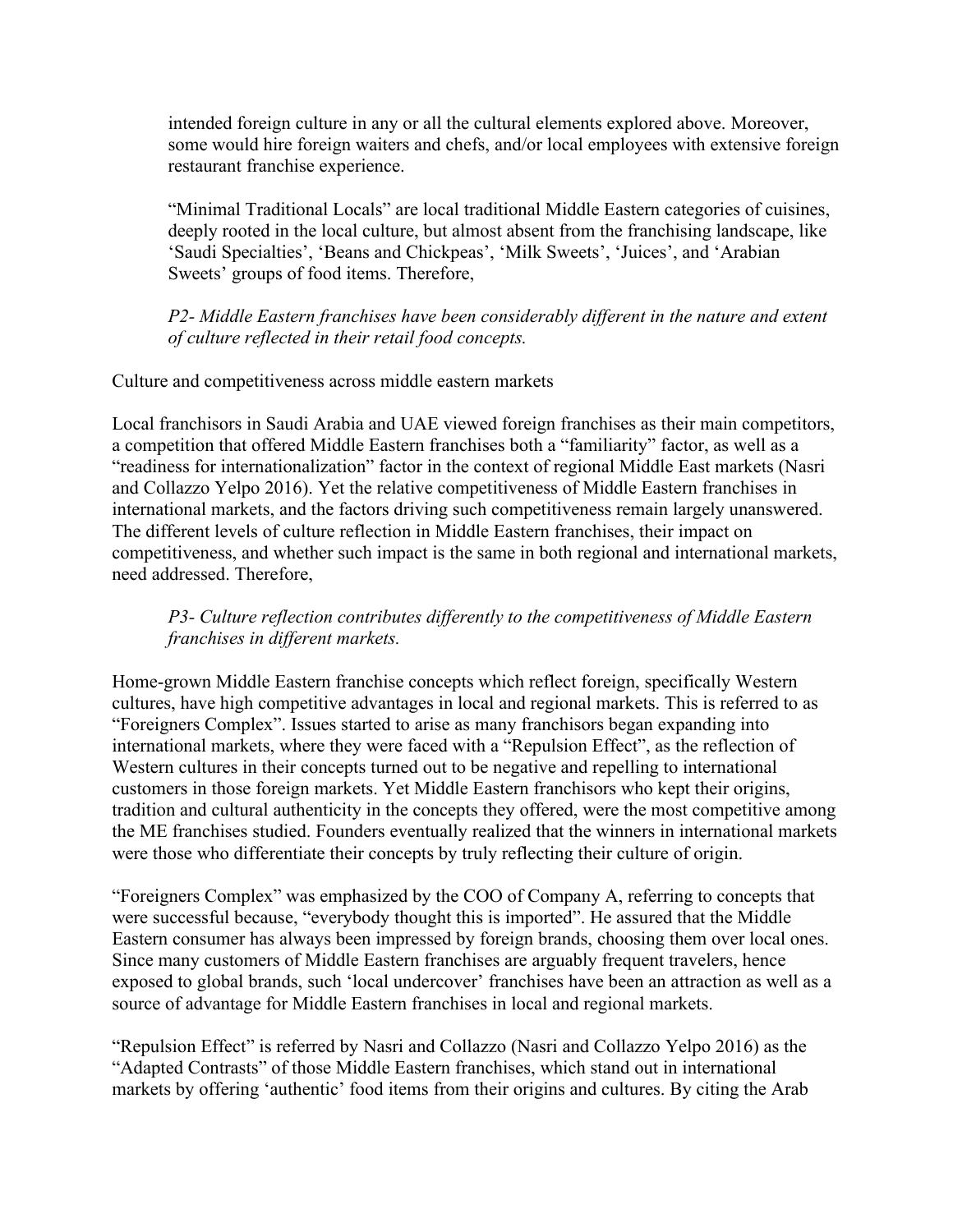proverb that claims, "You cannot sell water in a butler's compound", the CEO of Company A implied that unless the foreign entrant brings in different choices, relative to the local offerings, the franchise will fail. As a matter of fact, Company A did not take hold in several European markets and had to close many of its outlets. This outcome was attributed to heavy competition by independent shops that succeeded in offering original local tastes presented in a Middle Eastern culture setting. The company business model was benchmarked against Subway. For example, many Lebanese franchises which could be considered 'local under-cover' types, failed in American and European markets until they significantly re-designed their menus to introduce Middle Eastern specialties, and adapted their restaurant design and environment to convey a traditional Middle Eastern image.

The following sub-propositions are in line with the above findings:

*P3a- Middle Eastern franchises which reflect foreign cultures, received high affinity by consumers in local and regional Middle East markets. P3b- The reflection of local (Middle Eastern) cultures by Middle Eastern franchises was a competitive advantage in international markets.*

Selected quotes and corresponding finding's codes in the table below Table 1:

| Ouote                                                                                                                                                                                                                                                                                                                                                                                                                                                                                                                                                                          | Company<br><b>Executive</b><br><b>Interviewed</b> | <b>Finding's Code</b>                                         |
|--------------------------------------------------------------------------------------------------------------------------------------------------------------------------------------------------------------------------------------------------------------------------------------------------------------------------------------------------------------------------------------------------------------------------------------------------------------------------------------------------------------------------------------------------------------------------------|---------------------------------------------------|---------------------------------------------------------------|
|                                                                                                                                                                                                                                                                                                                                                                                                                                                                                                                                                                                |                                                   |                                                               |
| You cannot sell water in a butler's compound! Unless the foreign entrant brings in<br>different choices, relative to the local offerings, the franchise will fail. The Lebanese<br>Franchise "Z" is successful locally and regionally with international specialties. They<br>failed when they expanded to the States, until they introduced a very traditional falafel<br>concept."                                                                                                                                                                                           |                                                   | Company A Repulsion Effect                                    |
| We have multiple cultures under one roof. This multiplicity was one of the ways how the<br>company differentiated itself while being in direct competition with most leading names.<br>If we take the sandwiches segment, we are the leaders in Saudi Arabia and have no<br>competitors. There is Subway, yet far away from us. At hamburgers, McDonalds, Burger<br>King $\&$ Hardees are the main competitors. At the fried chicken segment, there is KFC<br>and (local Saudi competitor). At the pizza level there is Pizza Hut, Domino's Pizza $\&$<br>other local pizzas." |                                                   | Company B Mixed Culture<br>Hybrids                            |
| Foreign Franchises are much respected here, they still enjoy a presence in our minds, and Company A Foreigners<br>we learn from them. The founding partners had an admiration to a name called<br>Fuddruckers. I was fond of something called Waffle House. When restaurant "X" opened<br>at the Corniche Road, everybody thought this is imported". The Middle Eastern<br>consumer has always been impressed by foreign brands, choosing them over local ones."                                                                                                               |                                                   | Complex                                                       |
| 'Lebanese diaspora comprises at least five times the population of Lebanon. It is,<br>therefore, no wonder to see that most Lebanese franchises convey foreign cultures, rather<br>than local ones"                                                                                                                                                                                                                                                                                                                                                                            |                                                   | Company B Local under-cover /<br>Foreign-Culture<br>Simulator |
| Local Competitor "Y" created the system simply by bringing somebody from the States to<br>do it for him. Whoever knows the restaurant business recognizes that, let alone the fried<br>chicken, it is a copy-paste of Burger King, with even the same equipment used inside.                                                                                                                                                                                                                                                                                                   |                                                   | Company B Local under-cover /<br>Foreign-Culture<br>Simulator |

#### **Table 1.** Selected quotes

**Implications for Theory, Practice, and Policymaking**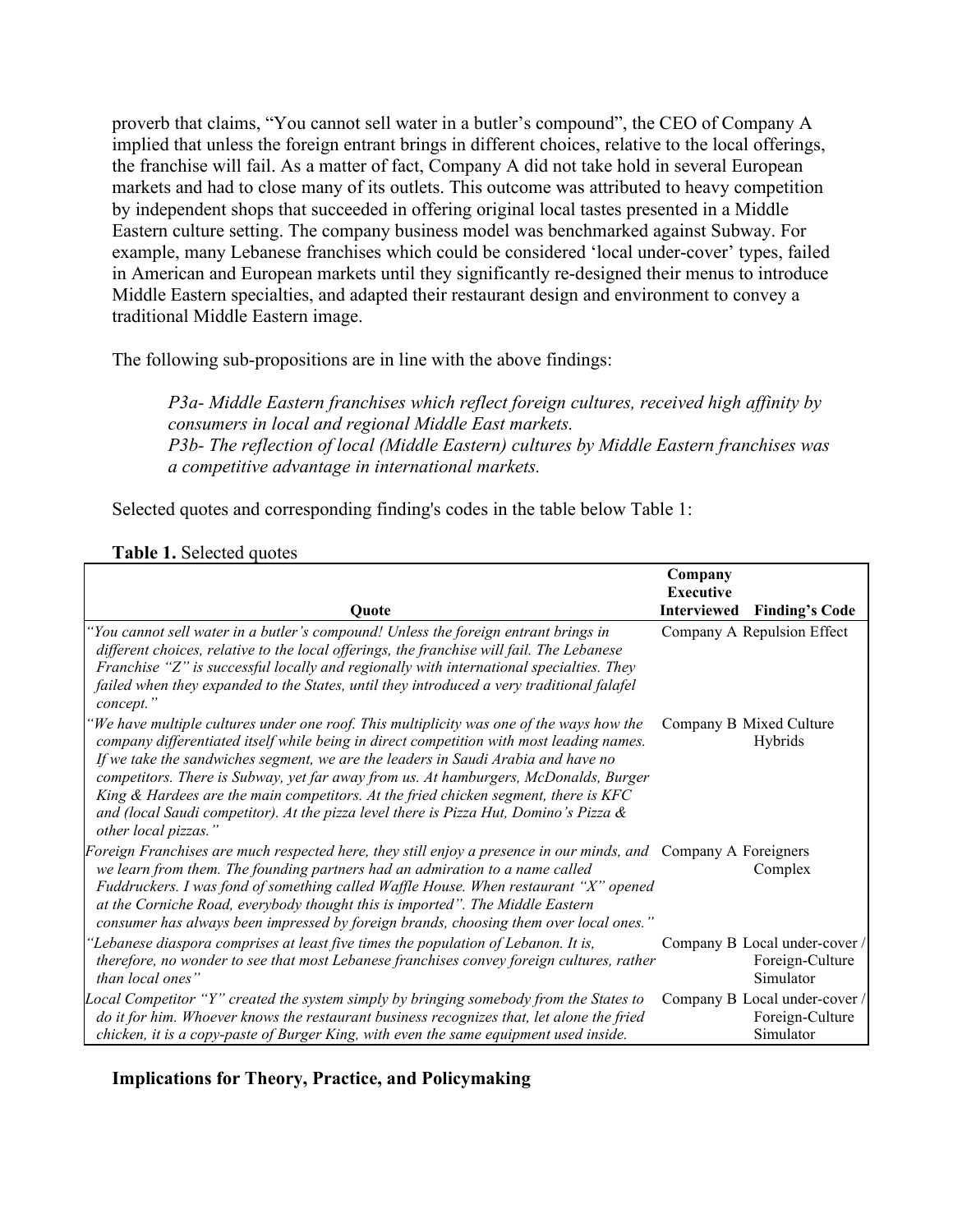This study hopes to encourage more extensive research on franchising in the Middle East region –both in terms of home-grown franchise start-ups in the region, and those expanding to other regions around the world. This would be helpful information for local restaurants considering franchising, as well as those considering expanding internationally. Decision-making concerning location, interior, and exterior designs, and menu offerings could be adjusted.

Global franchise competitiveness is deemed to be affected by cultural conveyance and messaging. The selected cases explore cultural authenticity and originality of franchise concepts, while taking a closer look at the business functions that convey the different elements of local cultures. While our study points at the added value of real reflection of culture, it also suggests the simulated reflection of a foreign culture is likely to become a liability to franchise competitiveness in international markets.

This study is one of the first to classify the degree of cultural reflection in local home-grown Middle Eastern franchises. These range from unclear reflection of cultures, through adapted local cultural reflection, reaching up to the "hybrid franchise" concepts, "local under-cover", and those responding to the "foreigners' complex". We develop novel categories and terminology that can be used in further research. Local Middle Eastern franchises are put under the cultural reflection lense at operational and marketing levels, and analyzed as to how this reflection contributes to local and international competitiveness. The research points at a clear, practical path to enhance international competitiveness for local Middle Eastern franchises to grow and expand. The findings suggest that the reflection of foreign aspects on the firm's activities is good for local markets ("high affinity by consumers in local markets") (P3a), while reflection of local Middle Eastern cultures is good for foreign markets (P3b). Our study offers the following practical advice to future franchise businesses: reflect as much as possible of foreign, especially that of Western cultural aspects in home-grown Middle Eastern franchise businesses, which helps operating successfully in local ME markets. In international markets, local franchises should reflect as much as possible local, authentic Middle Eastern cultural elements in their businesses, so as to increase their international competitiveness.

With the transformation of oil-producing countries in the Middle East, especially those of the Arabian Gulf, to oil-independent economies, franchising emerges as a major contributor to local development in the region. The international expansion of Middle Eastern franchises could partially reverse the direction of capital flows and lead to more revenue generation coming back into those Middle Eastern countries as opposed to revenue flowing out of the region through international franchises. Additionally, the development of local franchising is likely to have a positive impact on the sought-after nationalization of jobs. Middle Eastern governments intend to tackle the increasing unemployment rate of the local workforce which some consider is at a disadvantage compared to expat labor that is often higher-skilled and less expensive. With multiple programs to support SMEs, franchising is called up to foster the incubation of local, creative business concepts. Local regulations are evolving to facilitate regional trade, transportation, and logistics, all needed for cross border franchising. This includes a more reliable judiciary system, strengthening the enforceability of franchise agreements.

#### **Limitations and Future Research**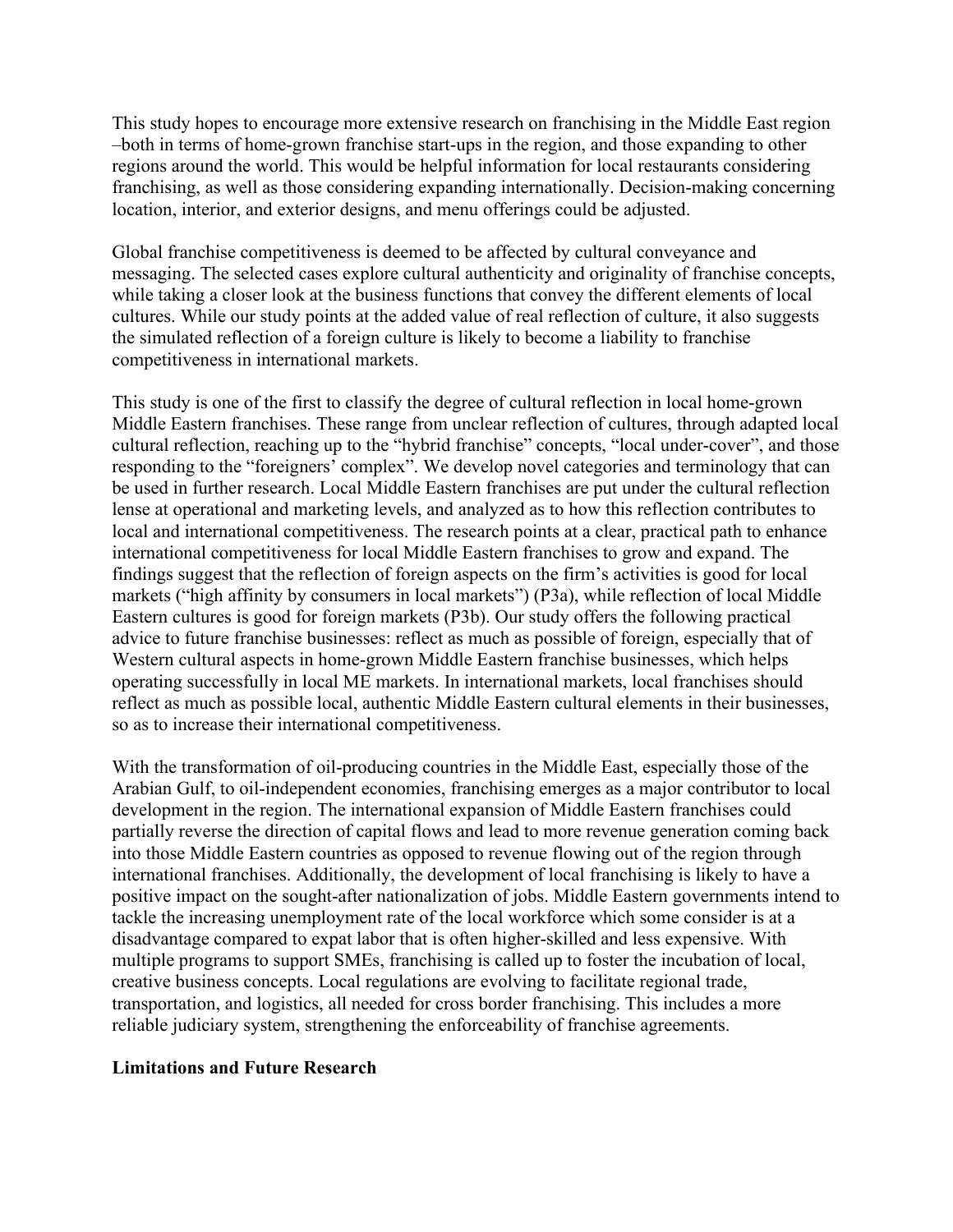This research aims to ignite the debate on the impact of culture on the international competitiveness of local franchises, building on selected Middle Eastern cases. While the findings are not generalizable –rather than analytically (Yin 2009) they are arguably representative of the leading franchise markets in the region, i.e. Lebanon and the United Arab Emirates. The potential drivers of international competitiveness discussed in this exploratory study could feed further explanatory research on the internationalization of franchising, ideally with a focus on emerging markets as the country of origin of the franchise concept.

Additionally, our chosen research design could be replicated in other regions, to shed more light on the challenges of franchises going global, leveraging on reflecting a local culture as a unique source of advantage.

#### **References**

- Alharbi, M. M. (2014). Barriers to franchising in Saudi Arabia. *Journal of Marketing Channels, 21*(3), 196–209.
- Ali, A. J. (1990). Decision-making style, individualism, and attitudes toward risk of Arab executives. *International Studies of Management and Organization, 22*(3), 53–73.
- Aliouche, E. H., & Schlentrich, U. A. (2011). Towards a strategic model of global franchise expansion. *Journal of Retailing, 87*(3), 345–365.
- Alon, I. (2006). Executive insight, evaluating the market size for service franchising in emerging markets. *International Journal of Emerging Markets, 1*(1), 9–20.
- Alon, I. (2004). Global franchising and development in emerging and transitioning markets. *Journal of Macromarketing, 24*(2), 156–167.
- Alon, I. (1999). *The internationalization of U.S. franchising systems*. New York: Garland Publishing.
- Alon, I., & McKee, D. I. (1999). Towards a macro-environmental model of international franchising. *Multinational Business Review, 7*(1), 76–82.
- Alon, I., & Welsh, D. H. B. (Eds.). (2001). *International franchising in emerging markets: China, India, and other Asian countries*. Chicago, IL: CCH Publishing.
- Alon, I., & Welsh, D. H. B. (2003). *International franchising in industrialized markets: Western and northern Europe*. Chicago: CCH Publishing.
- Alon, I., Toncar, M., & Le, L. (2002). American franchising competitiveness in China. *Journal of Global Competitiveness, 10*(1), 65–83.
- Alon, I., Ni, L., & Wang, Y. (2012). Examining the determinants of hotel chain expansion through international franchising. *International Journal of Hospitality Management, 31*(2), 379–386.
- Altinay, L., & Brookes, M. (2012). Factors influencing relationship development in franchise partnerships. *Journal of Services Marketing, 26*(4), 278–292.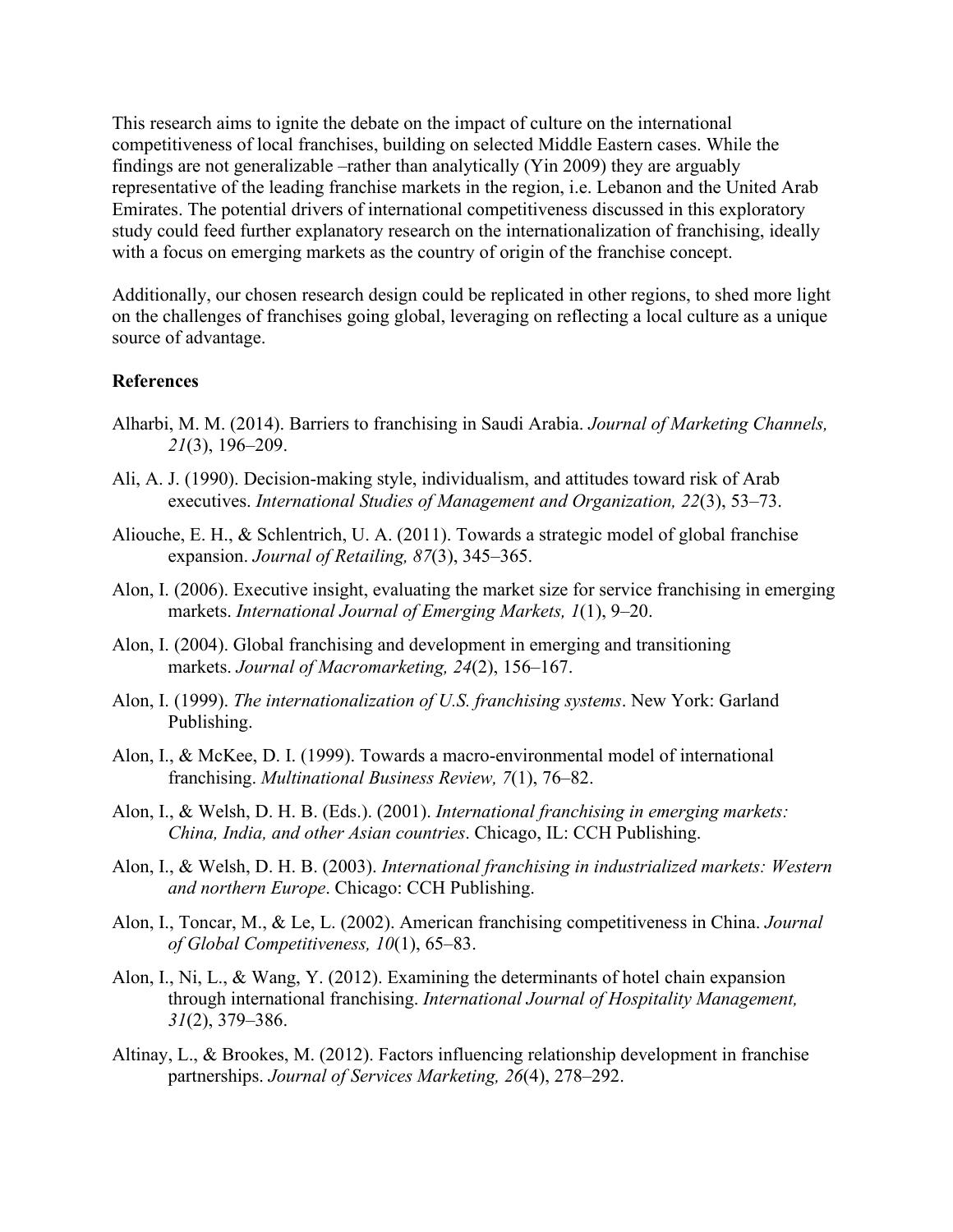- Anwar, S. T. (2011). Franchising: Category issues, changing dynamics and competitiveness. *International Journal of Commerce and Management, 21*(3), 241–255.
- Baena, V. (2012a). Market conditions driving international franchising in emerging markets. *International Journal of Emerging Markets, 7*(1), 49–71.
- Baena, V. (2012b). Master franchising as foreign entry mode: Evidences from the Spanish franchise system. *ISRN Economics, 2012*, 1–8. [https://doi.org/10.5402/2012/293478.](https://doi.org/10.5402/2012/293478)
- Banderas, G., Acosta, M. C. A., Elizondo, M. M., & Noyola del Rio, F. G. (2013). Strategic development of Mexican franchises: Empirical study in the Laguna region, Mexico. *Global Conference on Business and Finance Proceedings, 8*(2), 883–888.
- Baxter, P., & Jack, S. (2008). Qualitative case study methodology: Study design and implementation for novice researchers. *The Qualitative Report, 13*(4), 544–559.
- Bernstein Global Wealth Management. (2010). *European luxury goods:The anatomy of overseas luxury markets*. New York: Bernstein Research.
- Bryman, A. (2004). *Social research methods* (2nd ed.). New York: Oxford University Press.
- Campbell, D., Datar, S. M., & Sandino, T. (2009). Organizational design and control across multiple markets: The case of franchising in the convenience store industry. *The Accounting Review, 84*(6), 1749–1779.
- Chen, S., Wang, S., & Yang, H. (2015). Spatial competition and interdependence in strategic decisions: Empirical evidence from franchising. *Economic Geography, 91*(2), 165–204.
- Chirico, F., Welsh, D. H. B., Ireland, R. D., & Sieger, P. (2020). Family versus non-family firm, franchisors: Behavioral and performance differences. *Journal of Management Studies*. [https://doi.org/10.1111/joms.12567.](https://doi.org/10.1111/joms.12567)
- Dant, R. P., Grünhagen, M., & Windsperger, J. (2011). Franchising research frontiers for the twenty-first century. *Journal of Retailing, 87*(3), 253–268.
- Dant, R. P., Perrigot, R., & Cliquet, G. (2008). A cross-cultural comparison of the plural forms in franchise networks: United States, France, and Brazil. *Journal of Small Business Management, 46*(2), 286–311.
- Ericksen, J., & Dyer, L. (2004). Right from the start: Exploring the effects of early team events on uibsequent project team development and performance. *Administrative Science Quarterly, 49*(3), 438–471.
- European Franchise Federation. (2015). *Standing together in promoting ethics and standards in franchising.* [http://www.eff-franchise.com.](http://www.eff-franchise.com/) Accessed 13 May 2020.
- Fielding, N. G., & Lee, R. M. (1998). *Computer analysis and qualitative research*. London: Sage.
- Fry, A. (2001). *Pushing into Pan Arabia. Campaign report on world advertising* (p. 21). Washington, DC: US Advertising Association.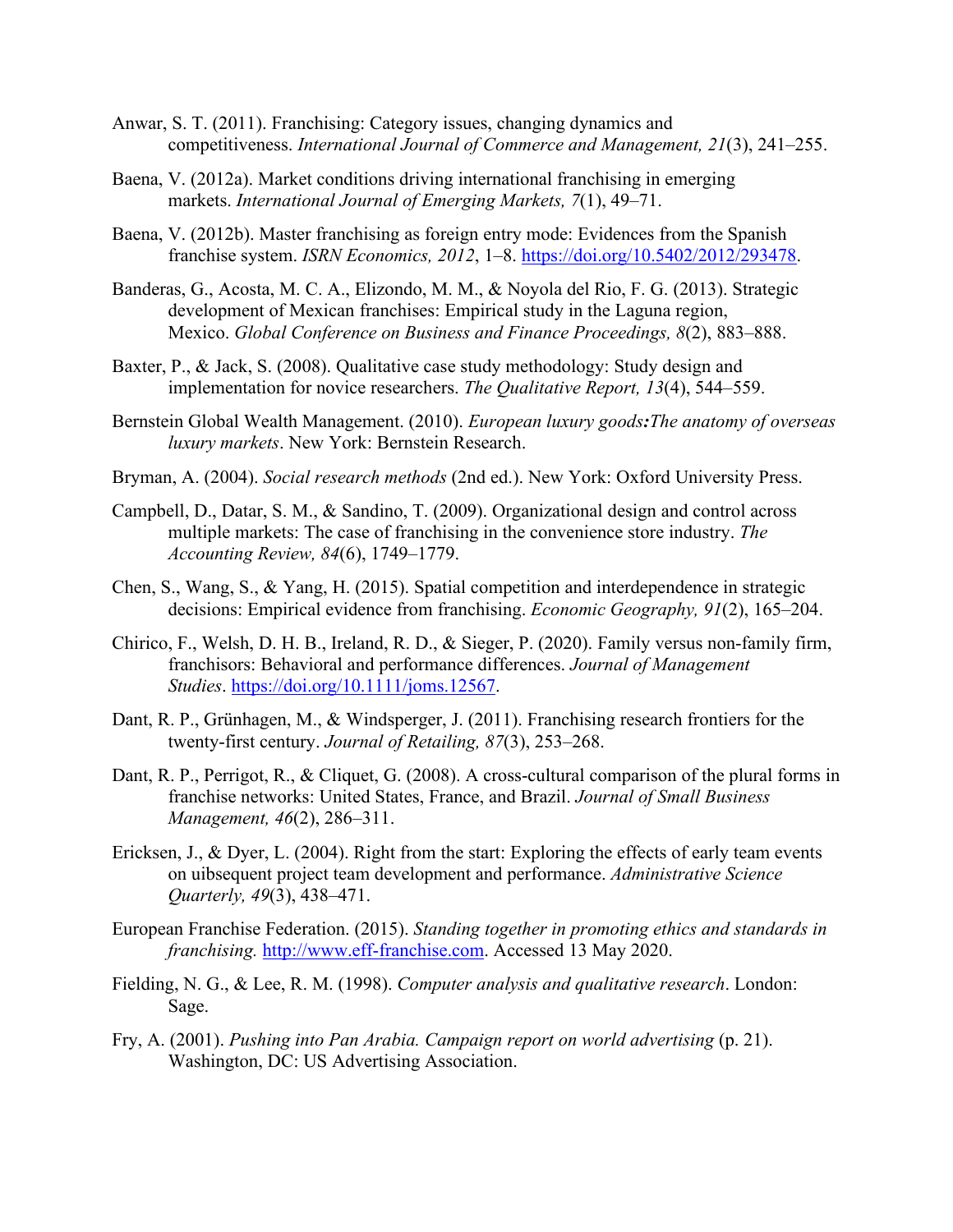- Furey, T. (2007). Franchising in the Middle East, Dubai and beyond. *Franchising World, 39*(1), 86–89.
- Grünhagen, M., Witte, C. L., & Pryor, S. (2010). Effects of US-based franchising in the developing world: A middle-eastern consumer perspective. *Journal of Consumer Behaviour, 9*(1), 1–17.
- Huber, G. L. (Ed.). (1992). *Qualitative analyse. computereinsatz in der Sozialforschung*. München: Oldenbourg Verlag.
- International Monetary Fund (IMF). (2016). Economic diversification in oil-exporting Arab countries. In *Annual meeting of Arab ministers of finance, Manama, Bahrain*. Washington, DC: IMF.
- Jeon, H. J., Meiseberg, B., Dant, R. P., & Grünhagen, M. (2016). Cultural convergence in emerging markets: The case of McDonald's in China and India. *Journal of Small Business Management, 54*(2), 732–749.
- Jones, G. (2003). Middle East expansion the case of Debenhams. *International Journal of Retail and Distribution Management, 31*(7), 359–364.
- Kohlbacher, F. (2005). The use of qualitative content analysis in case study research. *Forum: Qualitative Social Research, 7*(1), art. 21.
- Lewandowska, L. (2014). Franchising as a way of creating entrepreneurship and innovation. *Comparative Economic Research, 17*(3), 163–181.
- Locke, E. A. (2007). The case for inductive theory building. *Journal of Management, 33*(6), 867–890.
- Martin, J. (1999). Franchising in the Middle East. *Management Review, 88*(6), 38–42.
- Mayring, P. (1996). *Einführung in die qualitativer Sozialforschung. Eine Anleitung zu qualitativem Denken* (3rd ed.). Weinheim: Psychologie Verlags Union.
- Meunier, S. (2000). The french exception. *Foreign Affairs, 79*, 104–116.
- Miles, M. B., & Huberman, A. M. (1994). *Qualitative data analysis: An expanded sourcebook* (2nd ed.). Thousand Oaks, CA: Sage.
- Nasri, B., & Collazzo Yelpo, P. (2015). Emergence of local retail food franchises in the Middle East: The influence of foreign franchises –a focus on Saudi Arabia and United Arab Emirates. *Proceedings of the 29thAnnual International Society of Franchising Conference*, University of Oviedo, Spain, June 18-20.
- Nasri, B., & Collazzo Yelpo, P. (2016). Expansion of local retail food franchises in the Middle East: Competitiveness at global markets –a focus on Saudi Arabia and United Arab Emirates. *Proceedings of the 30<sup>th</sup>Annual International Society of Franchising Conference*, University of Groningen, the Netherlands, June 9-11.
- Nicholas, J. B. (2011). Reliability in Q methodology: A case study. *The Eastern Education Research Association Annual Conference,* Sarasota, FL, February 23-26.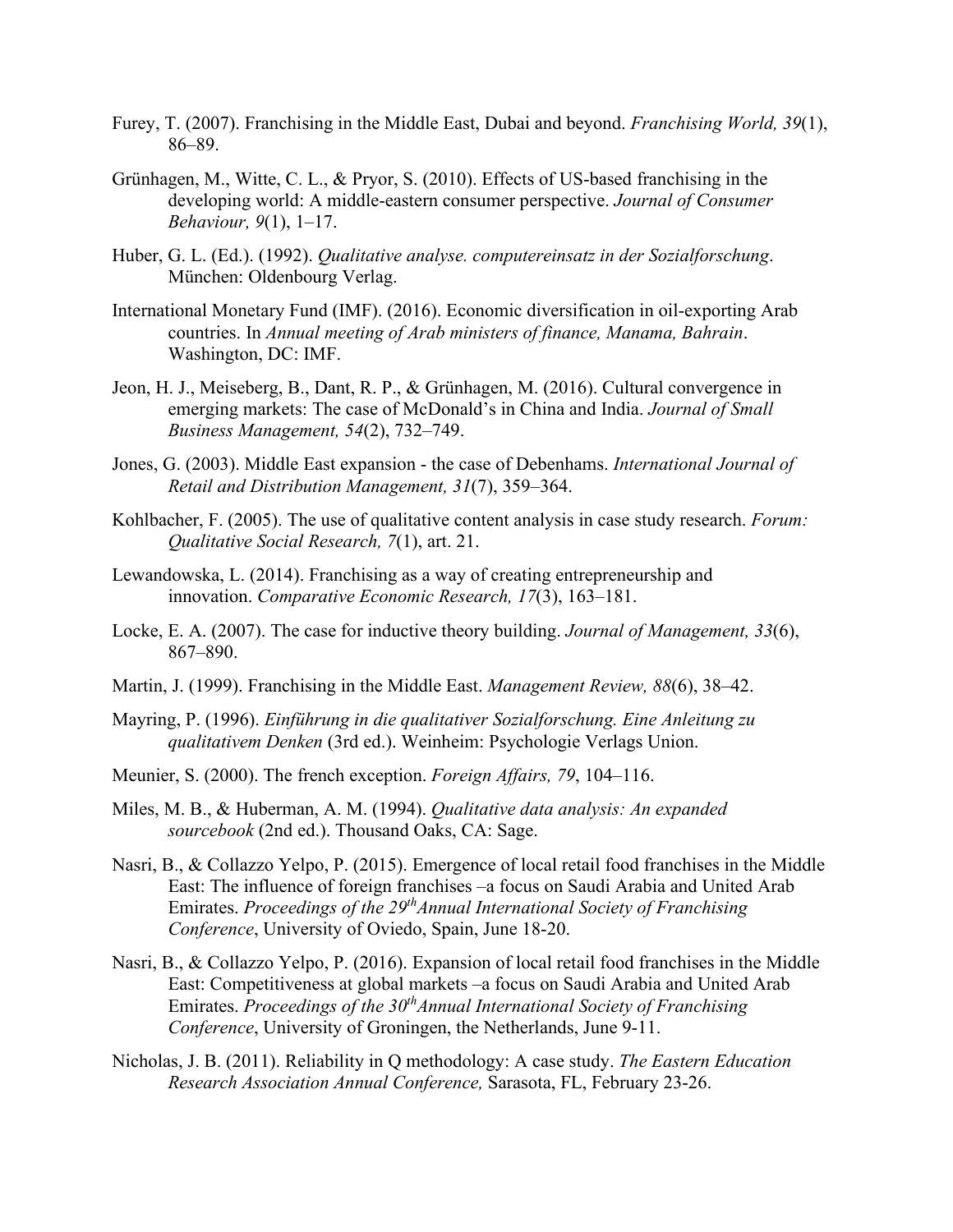- Nijmeijer, K. J., Huijsman, R., & Fabbricotti, I. N. (2014). Creating advantages through franchising in healthcare: A qualitative, multiple embedded case study on the role of the business format. *BMC Health Services Research, 14*, 485. [https://doi.org/10.1186/s12913-014-0485-5.](https://doi.org/10.1186/s12913-014-0485-5)
- Paswan, A. K., & Sharma, D. (2004). Brand country of origin (COO) knowledge and COO image: Investigation in an emerging market. *Journal of Product and Brand Management, 13*(3), 144–155.
- Paswan, A. K., D'Souza, D., & Rajamma, R. K. (2014). Value co-creation through knowledge exchange in franchising. *Journal of Services Marketing, 28*(2), 116–125.
- Pine, R., Zhang, H. Q., & Qi, P. (2000). The challenges and opportunities of franchising in China's hotel industry. *International Journal of Contemporary Hospitality Management, 12*(5), 300–307.
- Polkinghorne, D. E. (2005). Language and meaning: Data collection in qualitative research. *Journal of Counseling Psychology, 52*(2), 137–145.
- Quinn, B. (1998). The internationalization process of a franchise system: An ethnographic study. *Asia Pacific Journal of Marketing and Logistics, 10*(2), 66–84.
- Raven, P., & Welsh, D. H. B. (2004). An exploratory study of influences on retail service quality: A focus on Kuwait and Lebanon. *The Journal of Services Marketing, 18*(3), 198– 214.
- Ritzer, G. (1996). The McDonaldization thesis: Is expansion inevitable? *International Sociology, 11*(3), 291–308.
- Sadi, M. A., & Henderson, J. C. (2011). Franchising and small medium-sized enterprises (SMEs) in industrializing economies. *Journal of Management Development, 30*(4), 402–412.
- Toit, A. D. (2002). Encroachment in multi-brand franchise organizations: A study in South Africa. In D. H. B. Welsh & I. Alon (Eds.), *International franchising in emerging markets: North America, the Pacific rim, and other countries* (pp. 333–362). Chicago: CCH Publishing.
- Trochim, W. (1989). Outcome pattern matching and program theory. *Evaluation and Program Planning, 12*(4), 355–366.
- Watson, J. (1997). In J. L. Watson (Ed.), *"Transnationalism, localization, and fast foods in Asia," in golden arches east: McDonald's in East Asia* (pp. 1–38). Stanford, CA: Stanford University Press.
- Weitzmann, E. A., & Miles, M. B. (1995). *Computer programs for qualitativ data analysis*. Newbury Park: Sage.
- Welsh, D. H. B. (2002). *Personal correspondence*. Paris Gallery, Dubai, UAE: Ismael and Ibrahim Al-Faheem.
- Welsh, D. H. B., & Raven, P. (2006). Family business in the Middle East: An exploratory study of retail management in Kuwait and Lebanon. *Family Business Review, 19*(1), 29–48.